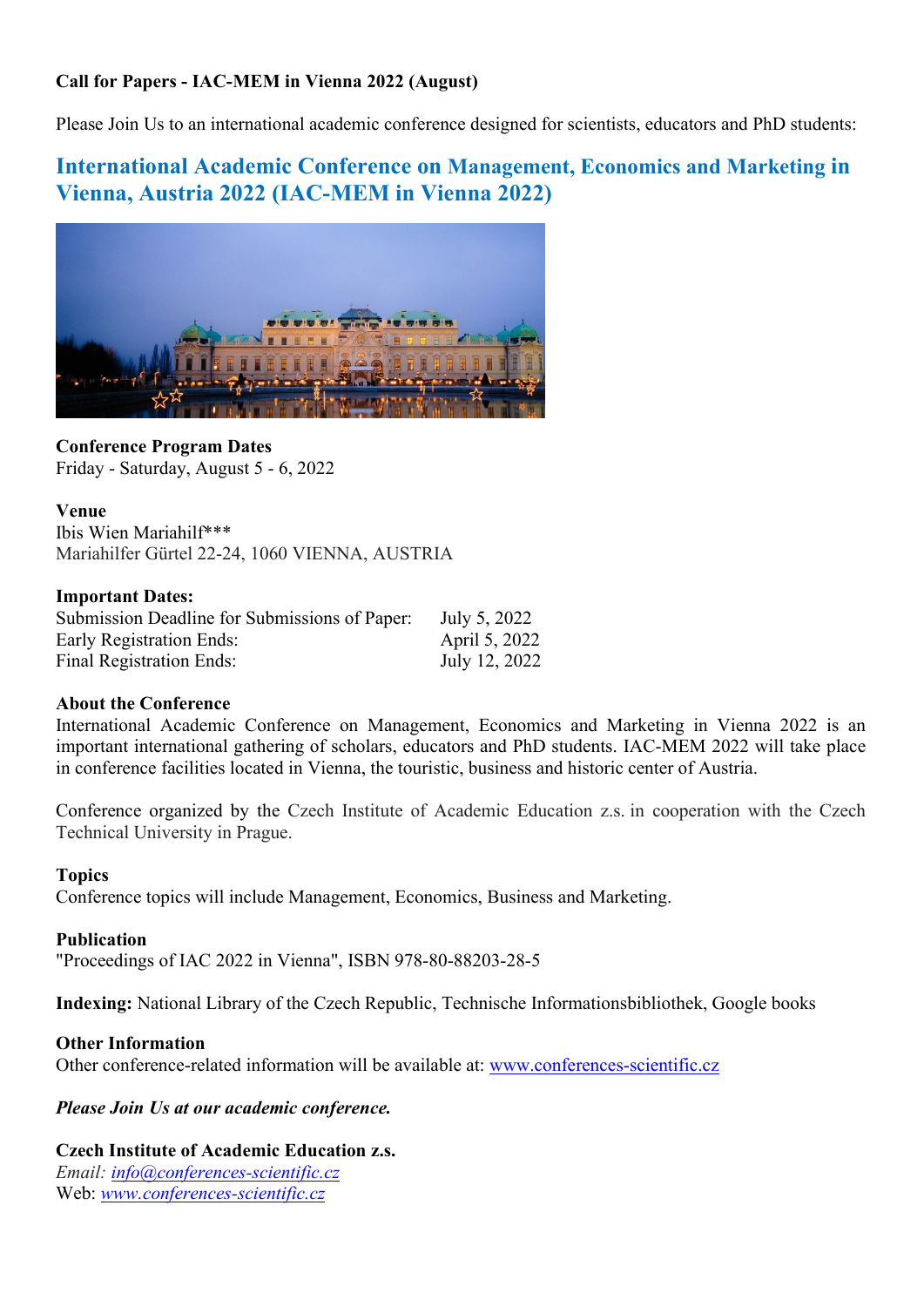## Call for Papers - IAC-TLEl in Vienna 2022 (August)

Please Join Us to an international academic conference designed for scientists, educators and PhD students:

## International Academic Conference on Teaching, Learning and E-learning in Vienna, Austria 2022 (IAC-TLEl in Vienna 2022)



Conference Program Dates Friday - Saturday, August 5 - 6, 2022

#### Venue

Ibis Wien Mariahilf\*\*\* Mariahilfer Gürtel 22-24, 1060 VIENNA, AUSTRIA

#### Important Dates:

| Submission Deadline for Submissions of Paper: | July 5, 2022  |
|-----------------------------------------------|---------------|
| <b>Early Registration Ends:</b>               | April 5, 2022 |
| Final Registration Ends:                      | July 12, 2022 |

#### About the Conference

International Academic Conference on Teaching, Learning and E-learning in Vienna 2022 is an important international gathering of scholars, educators and PhD students. IAC-TLEl 2022 will take place in conference facilities located in Vienna, the touristic, business and historic center of Austria.

Conference organized by the Czech Institute of Academic Education z.s. in cooperation with the Czech Technical University in Prague.

#### Topics

Conference topics will include Education, Teaching, Learning and E-learning.

#### Publication

"Proceedings of IAC 2022 in Vienna", ISBN 978-80-88203-28-5

Indexing: National Library of the Czech Republic, Technische Informationsbibliothek, Google books

#### Other Information

Other conference-related information will be available at: www.conferences-scientific.cz

#### Please Join Us at our academic conference.

#### Czech Institute of Academic Education z.s.

Email: info@conferences-scientific.cz Web: www.conferences-scientific.cz